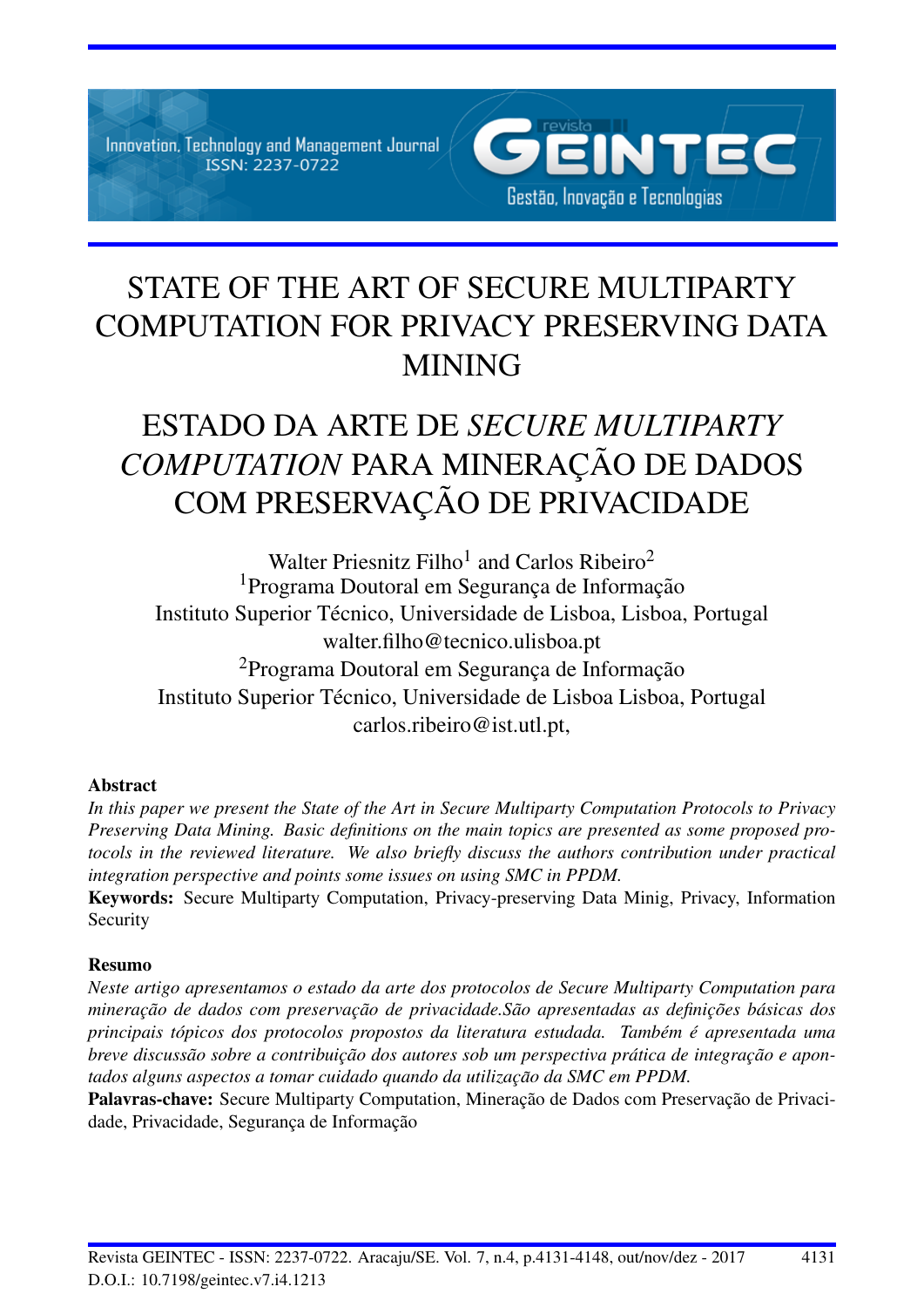#### 1 Introduction

Recent advances in information technology enable more organizations to collect, store, and use several types of user's/clients' information, Tassa and Gudes (2012). Such large repositories of data carry valuable information that may be extracted through data mining tools. In such settings, protecting the privacy of the user's/clients' private data in those repositories is very important. Identifying attributes such as names and ID numbers use to be removed before releasing the data sets for mining purposes, but the private information might still leak due to linking attacks. Such attacks may join the public attributes, also known as quasi-identifiers, from published data with a publicly accessible table like voters registry, and thus disclose private information of specific individuals.

Several organisations like Business Corporations, Government Departments, Research, profit and non-profit, attain and analyse data to fulfil their desired goals. The data utilised usually embodies classified information of private entities. Murugeshwari, Jayakumar, and Sarukesi (2012)

Privacy-preserving data mining, according to Lindell and Pinkas (2009), considers the problem of running data mining algorithms on private data that is not supposed to be revealed — even to the party/entity running the algorithm. Considering a distributed set of parties, the data is divided among two, or more, different parties and run a data mining algorithm on the union of the parties' databases without allowing any party to view another individual's private data.

With Secure Multiparty Computation, from now on SMC, Mishra, Trivedi, and Shukla (2009), several parties can jointly perform some global computation using their private data without loss of data security/privacy. SMC provides a base for end-to-end secure multiparty protocol development.

This paper is strutured as follows: Section 2 presents an overview about Privacy Preserving Data Mining, in Section 3 we show some basic concepts about Secure Multiparty Computation, Section 4 presents some Secure Multiparty Computation techniques and protocols for PPDM, Section 5 bring some considerations about PPDM and SMC.

### 2 Privacy Preserving Data Mining

Privacy preserving data mining (PPDM) technique is a research area in data mining where mining algorithms are analysed for the side effect in data privacy Nivetha.P.R and selvi.K (2013). The objective of privacy preserving data mining is built algorithms for transforming the original information, in some way, keeping the private data and private knowledge confidential even after the mining process.

PPDM is defined, Ying-hua, Bing-ru, Dan-yang, and Nan (2011), as using accurate models and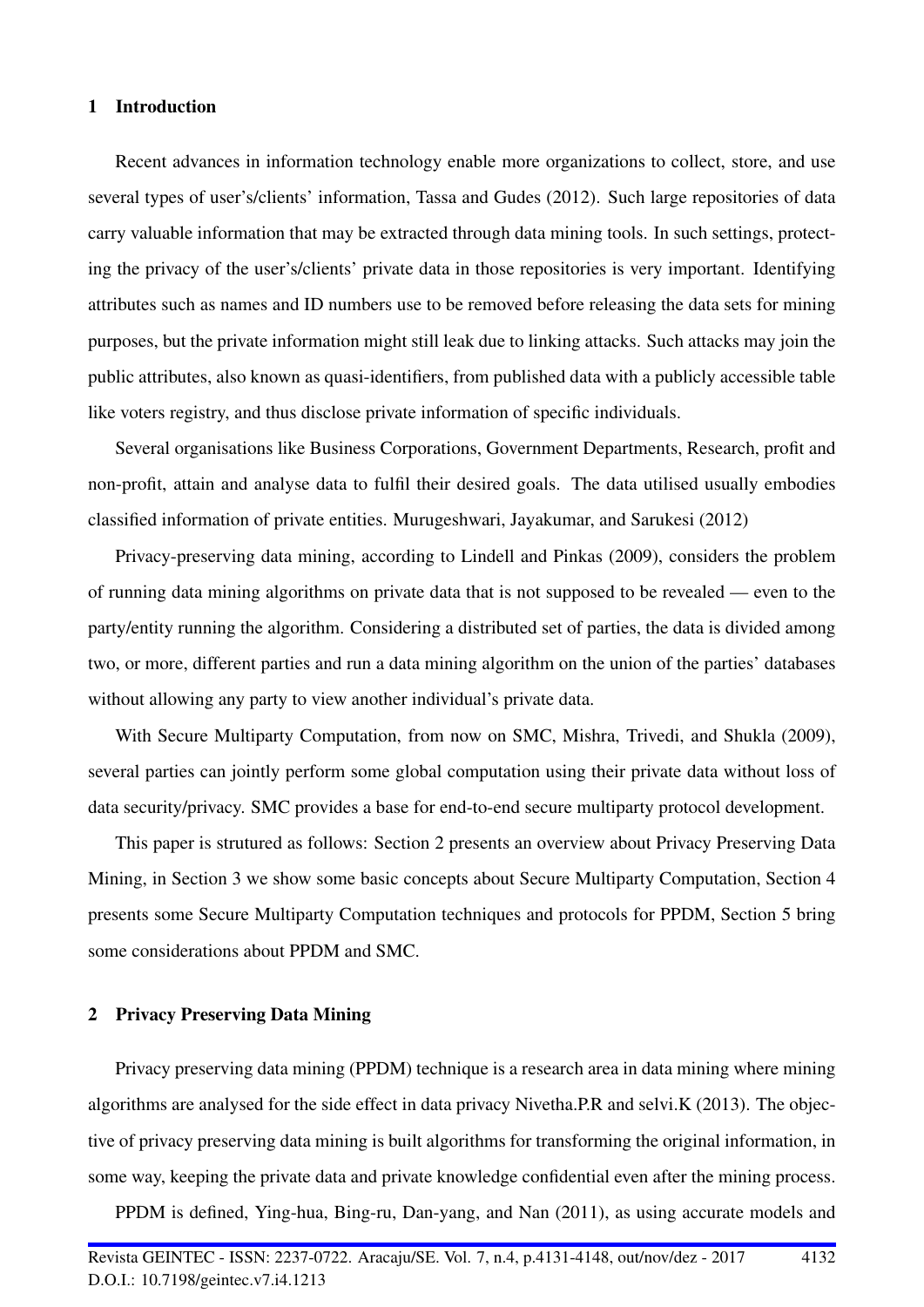analysis results without access to the original data. Data privacy preserving technology can be achieved through data perturbation, secure multiparty computation and restricted queries.

Wang Wang (2010), adds stating that the main objective of PPDM is to develop data mining methods without increasing the risk of mishandling the data used. These techniques use some form of modification to the original data to accomplish the privacy preservation. The modified dataset is achievable for mining and must meet privacy requirements without missing the profit of mining.

Some of these techniques are described below:

#### 2.1 Data Perturbation

Perturbation techniques work hiding part of the original data, and data-miners acts in the disturbed data, Ying-hua, Bing-ru, Dan-yang, and Nan (2011). The disturbed data keeps the properties the same as the original, so the knowledge is accurate even in the disturbed data. Common perturbation technologies are: Add Noise and Random Response.

#### 2.2 Secure Multiparty Computation

Secure Multiparty Computation (SMC) provides a solution that can effectively protect the sensitive data. SMC considers a set of collaborators/parties who wish to mine their data collectively but does not want to disclose their datasets to each other, Gkoulalas-Divanis and Verykios (2009). In this way, this distributed PPDM problem can be reduced to the secure computation of a function with distributed inputs and solved using cryptographic approaches. Each party, Vaidya and Clifton (2004), knows/possess some of the private data join in a protocol that produces the data mining results, yet that can be demonstrated not to reveal data to parties that don't already had them. Thus the process of data mining does not cause breaches of privacy.

### 2.3 Restricted Queries

Anonymous data are used in a restricted query Ying-hua, Bing-ru, Dan-yang, and Nan (2011) it avoids those who can try to reconstruct the original data from a query. Anonymous techniques divide the properties of the original real data into four categories:

1. Individually Identifier Attribute used to only identify the body (employee number, ID number, and so on);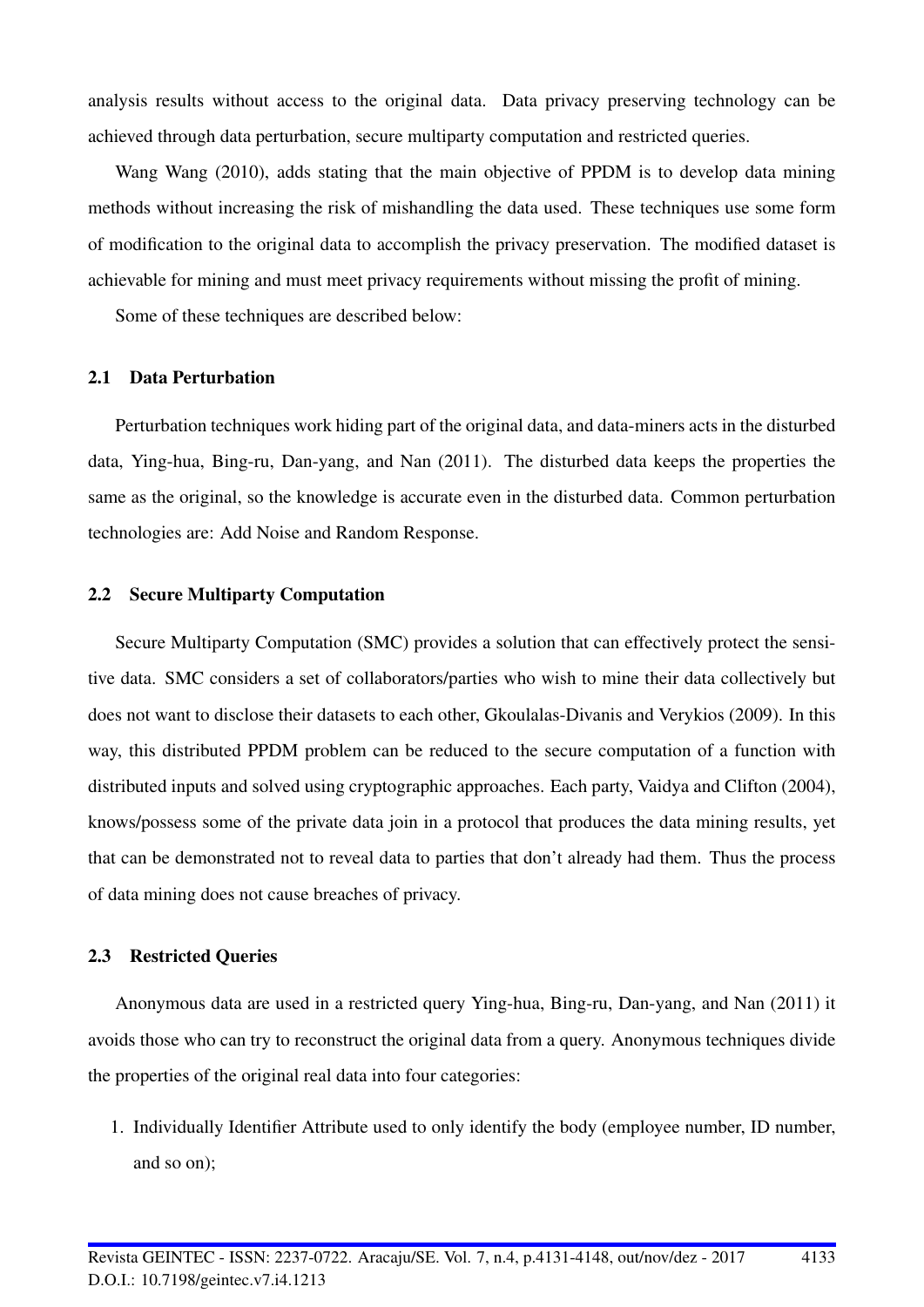- 2. Quasi Identifier Attribute is a set of attributes which could identify the body based on background knowledge (birthday, gender, ZIP-Code);
- 3. Sensitive attributes that contain sensitive information (basic pay and allowances);
- 4. Not Sensitive Attribute is attributes that a Data-Miner not interested in.

Anonymous technology differs from the method of adding noise; it publishes sensitive information selectively ensuring the data cannot mine the identity of the data supplier. Some anonymous techniques:

#### 2.3.1 *k*-Anonymization

K-Anonymization Tassa and Gudes (2012) generalises or suppresses the values of the public attributes when projected on the subset of public attributes, thus hiding its relationship with the values of the sensitive attribute. This generalisation, or suppression, occurs in such a way that each of the released records becomes indistinguishable from at least *k-1* other records. As a consequence, each individual may be linked to sets of records of size at least *k* in the released anonymized table, whence privacy is protected to some extent.

#### 2.3.2 *l*-Diversity

*l*-Diversity is a method proposed by Machanavajjhala, Kifer, Gehrke, and Venkitasubramaniam (2007) to solve the problem of background knowledge attack and homogeneity attacks in *k*-anonymity. Each data set of size at least *k* of indistinguishable records must have at least *l* "well-represented" distinct values in the sensitive attribute, Tassa and Gudes (2012). One of the ways how *l*-diversity is usually enforced is by demanding that the frequency of each of the private values within each data set of indistinguishable records does not exceed 1/*l*.

#### 2.3.3 *t*-Closeness

To avoid the problem with *l*-diversity, Li, Li, and Venkatasubramanian (2007) proposed *t*-Closeness method based on *k*-anonymisation and *l*-diversity method, which integrated the distribution of sensitive attributes. The authors stated that "an equivalence class is said to have *t*-closeness if the distance between the distribution of a sensitive attribute in this class and the distribution of the attribute in the whole table is no more than a threshold *t*. A table is said to have *t*-closeness if all equivalence classes have *t*-closeness".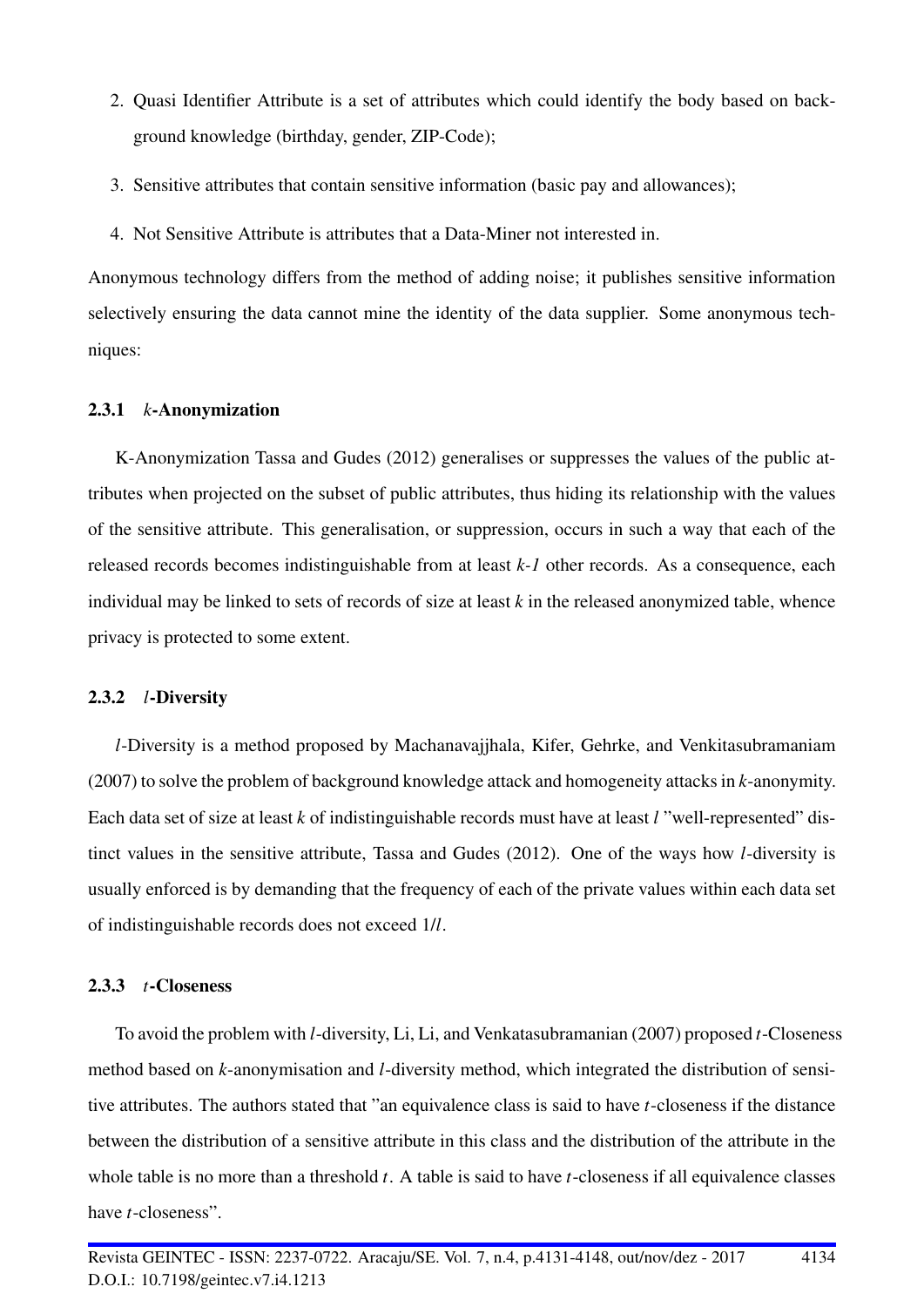### 2.4 Data Partitioning

Considering, Vaidya and Clifton (2004), different parties trying to perform a PPDM and assuming that the input to a function is distributed among different sources, though, the privacy of each data source comes into question. The way the data is distributed also plays an important role in defining the problem because data can be partitioned into many parts either vertically or horizontally.

Vertical data partitioning implies that although different sites gather information about the same set of entities, they collect different feature sets. Moreover, in horizontal partitioning, different sites collect the same set of information but about different entities.

Figure 1: Data Partitioning: (a) Vertical data partitioning and (b) Horizontal data partitioning from Vaidya and Clifton (2004).



#### 2.5 Distributed Data Methods

Liu, Ying-hua, Bing-ru, Dan-yang, and Nan (2011), states that there are three kinds of methods of distributed data: association rules, clustering and classification.

#### 2.5.1 Association Rules

Association rule learning in PPDM is a popular and well-researched method for discovering interesting relations between variables in huge databases. It shows attribute value conditions that frequently occur together in given databases.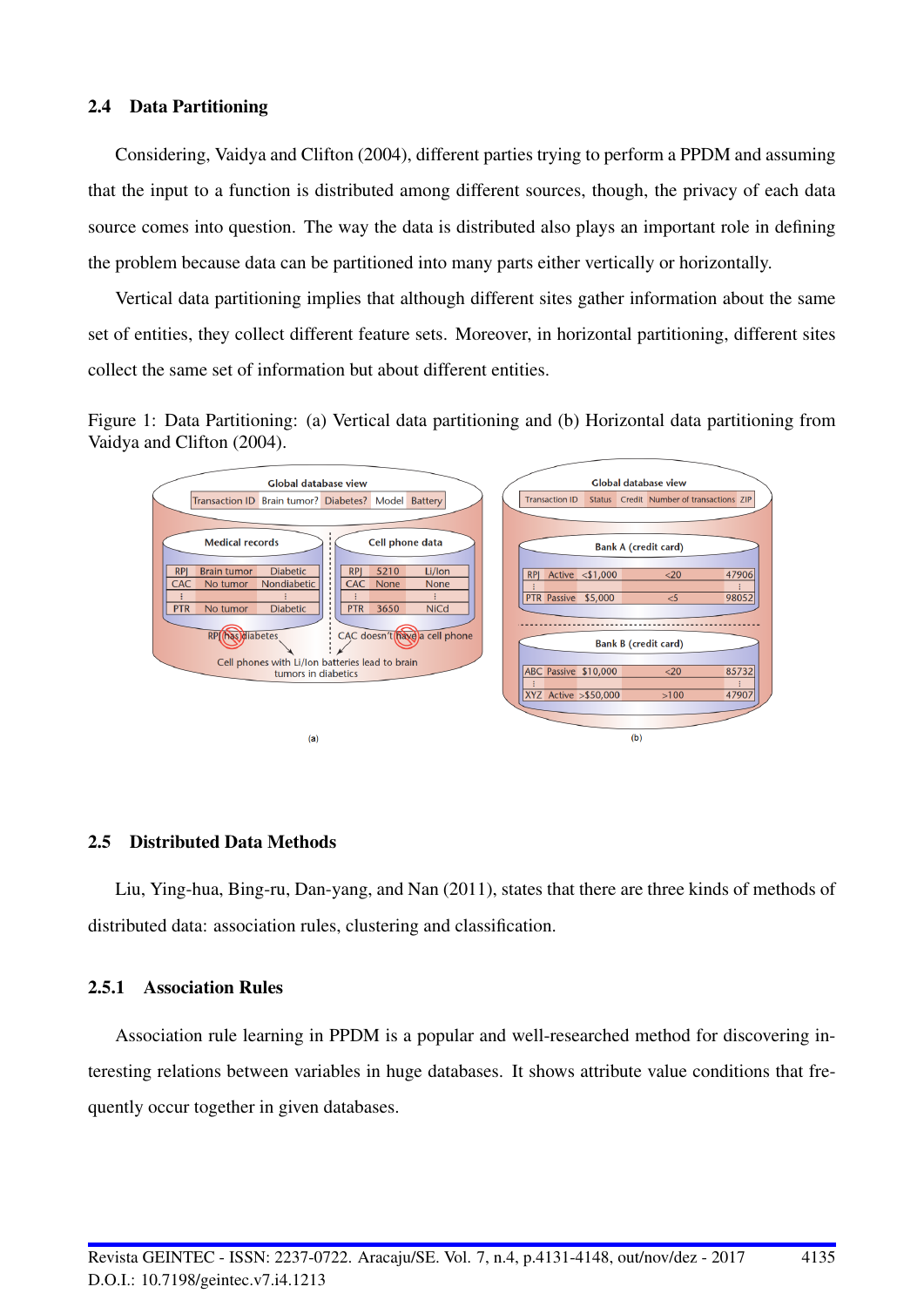#### 2.5.2 Clustering

In Clustering Tassa and Gudes (2012), data is generalised according to accepted generalisation rules. Practitioners still perceive clustering-based privacy models as sufficient for mitigating risk in the real world while maximising utility, and real-life applications still utilise them for sanitising data.

#### 2.5.3 Classification

A classification algorithm is used to classify distributed data (i.e. ID3, C4.5, C5,nearest neighbour).Yinghua, Bing-ru, Dan-yang, and Nan (2011).

#### 3 Secure Multiparty Computation

The aim of SMC Lindell and Pinkas (2009) is to enable parties to carry out distributed computing tasks in a secure manner. It is also concerned with the possibility of deliberately malicious behaviour by some adversarial entity. It is assumed that a protocol execution may come under "attack" by an external entity, or even by a subset of the participating parties. From their Lindell and Pinkas (2009) study, the next subsections describe SMC according to Security Properties and Adversarial Power.

#### 3.1 Security Properties

Some different definitions for SMC have been proposed. These definitions aim to ensure important security properties that capture most multiparty computation tasks. Lindell and Pinkas (2009) describes these properties:

- Privacy: No party should learn anything more than its prescribed output. The only information that should be learned about other parties' inputs is what can be derived from the output itself.
- Correctness: Each party is guaranteed that the output that it receives is correct.
- Independence of Inputs: Corrupted parties must choose their inputs independently of the honest parties' inputs.
- Guaranteed Output Delivery: Corrupted parties should not be able to prevent honest parties from receiving their output. The adversary should not be able to disrupt the computation by carrying out a "denial of service" attack.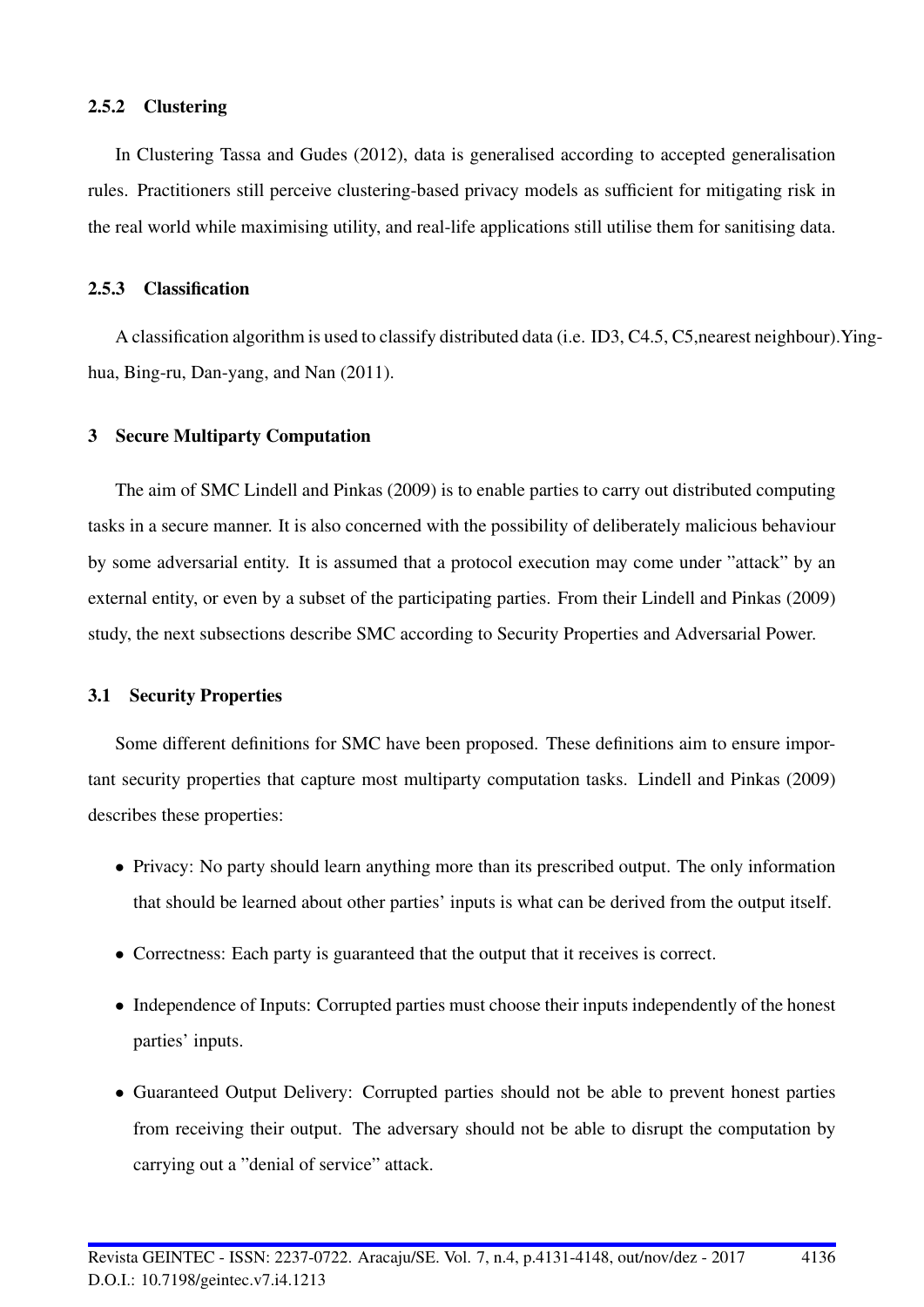• Fairness: Corrupted parties should receive their outputs if and only if the honest parties also receive their outputs

## 3.2 Adversarial Power

The adversary can control a subset of participating parties in the protocol. It is necessary to formalise how adversary corruption strategy and what kind of adversary's behaviour can occur.

## 3.2.1 Corruption Strategy

- 1. Static corruption model: The adversary has a fixed set of parties under his control. Honest parties remain honest, and corrupted parties remain corrupted.
- 2. Adaptive corruption model: Rather than having a fixed set of corrupted parties, adaptive adversaries can corrupt parties during the computation. The choice of who, and when to corrupt, can be arbitrarily decided by the adversary. Once a party is corrupted, it remains corrupted from that point on.

## 3.2.2 Adversary Behavior

- 1. Semi-honest adversaries: In this model, even corrupted parties correctly follow the protocol specification. However, the adversary obtains the internal state of all the corrupted parties and attempts to use this to learn information that should remain private. This kind of adversaries is also called "honest-but-curious" and "passive".
- 2. Malicious adversaries: In this adversarial model, the corrupted parties can arbitrarily deviate from the protocol specification, according to the adversary's instructions. Malicious adversaries are also called "active".

## 4 PPDM and Secure Multiparty Computation

A truly secure SMC protocol Vaidya and Clifton (2004) doesn't reveal any information other than its input and output or any information polynomially computable from it, but care in performing these tasks is required, like this, itself might be a privacy breach. This section presents some of the proposed protocols and algorithms in PPDM and SMC proposed by Lindell and Pinkas (2009), Tassa and Gudes (2012), Bogdanov, Niitsoo, Toft, and Willemson (2012), and Teo, Lee, and Han (2012). Notice that, in this section, only three protocols/algorithms are listed.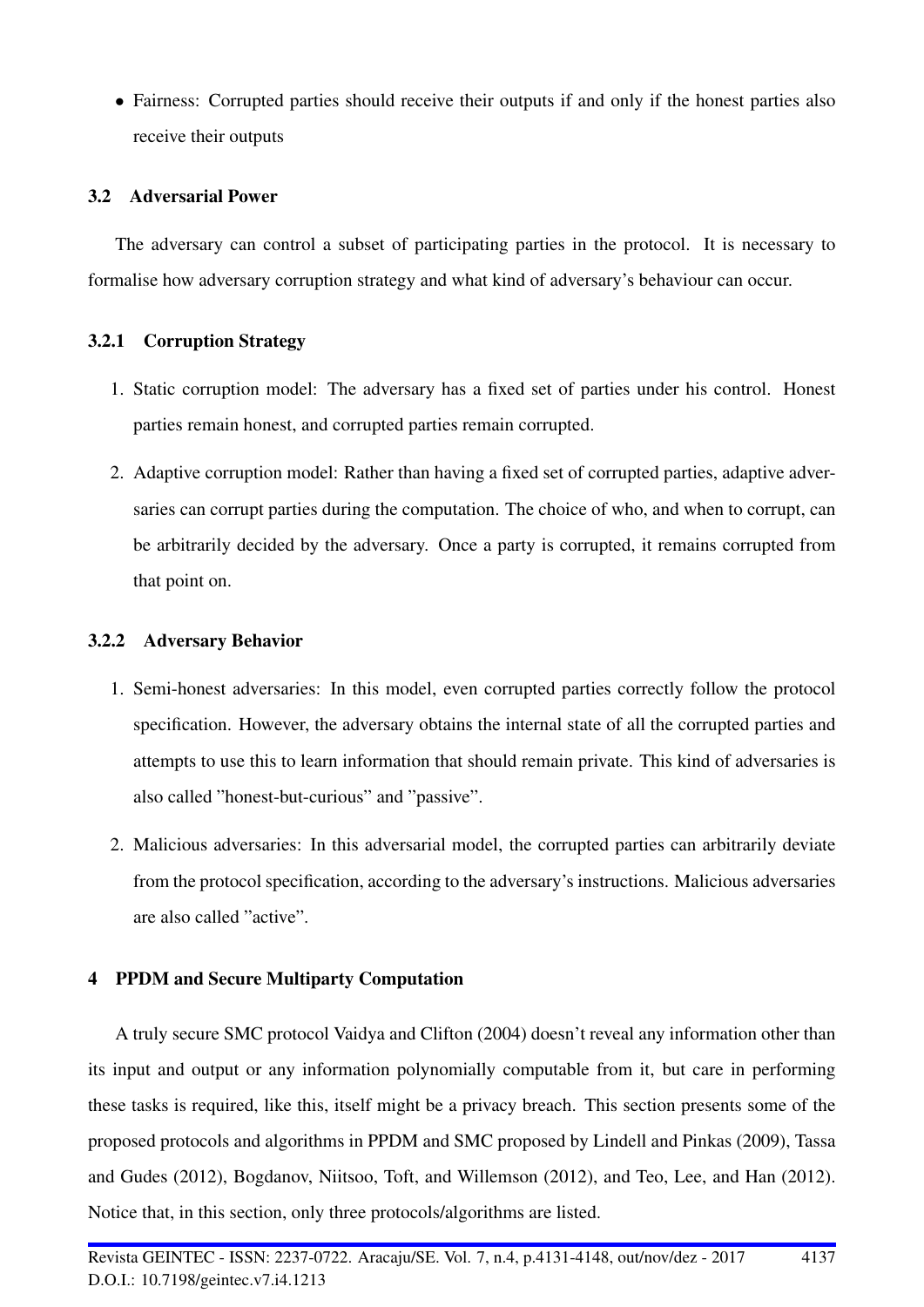## 4.1 Lindell and Pinkas - Lindell and Pinkas (2009)

In their paper, Lindell and Pinkas (2009) present two protocols that can be used as basic building blocks for secure protocols:

- Oblivious Transfer, which security rest on the decisional Diffie-Hellman (DDH) assumption; and
- Oblivious Polynomial Evaluation, based on homomorphic encryption (the authors consider this protocol secure in the semi-honest model and achieves privacy in the face of a malicious adversary).

# 4.1.1 Oblivious Transfer

This is the protocol described by Lindell and Pinkas (2009):

- Input: The sender has a pair of strings  $(m_0, m_1)$  and receiver has the bit  $\sigma$ .
- Auxiliary input: The parties have the description of a group *G* of order *n*, and a generator *g* for the group; the order of the group is known to both parties.

## • The Protocol

- 1. The receiver *R* chooses  $a, b, c \in_R \{0, ..., n-1\}$  and computes  $\gamma$  and a generator *g* for the group; the order of the group is known for both parties;
	- (a) if  $\sigma = 0$  then  $\gamma = (g^a, g^b, g^{ab}, g^c)$
	- (b) if  $\sigma = 1$  then  $\gamma = (g^a, g^b, g^c, g^{ab})$ R send  $\gamma$  to S.
- 2. Denote the tuple  $\gamma$  received by *S* by  $(x, y, z_0, z_1)$ . Then, *S* checks that  $z_0 \neq z_1$ . If they are equal, it aborts outputting  $\bot$ . Otherwise, *S* chooses random  $u_0, u_1, v_0, v_1 \in_R \{0, ..., n-1\}$ and computes the following four values:

$$
w_0 = x^{u_0} \cdot g^{v_0}
$$
  $k_0 = (z_0)^{u_0} \cdot y^{v_0}$   
\n $w_1 = x^{u_1} \cdot g^{v_1}$   $k_1 = (z_1)^{u_1} \cdot y^{v_1}$ 

*S* then encrypts  $m_0$  under  $k_0$  and  $m_1$  under  $k_1$ . For the sake of simplicity, assume that one-time pad is used. That is, assume that  $m_0$  and  $m_1$  are mapped to elements of *G*. Then, *S* computes  $c_0 = m_0.k_0$  and  $c_1 = m_1.k_1$  where multiplication is in the group *G*. *S* sends *R* the pairs  $(w_0, c_0)$  and  $(w_1, c_1)$ .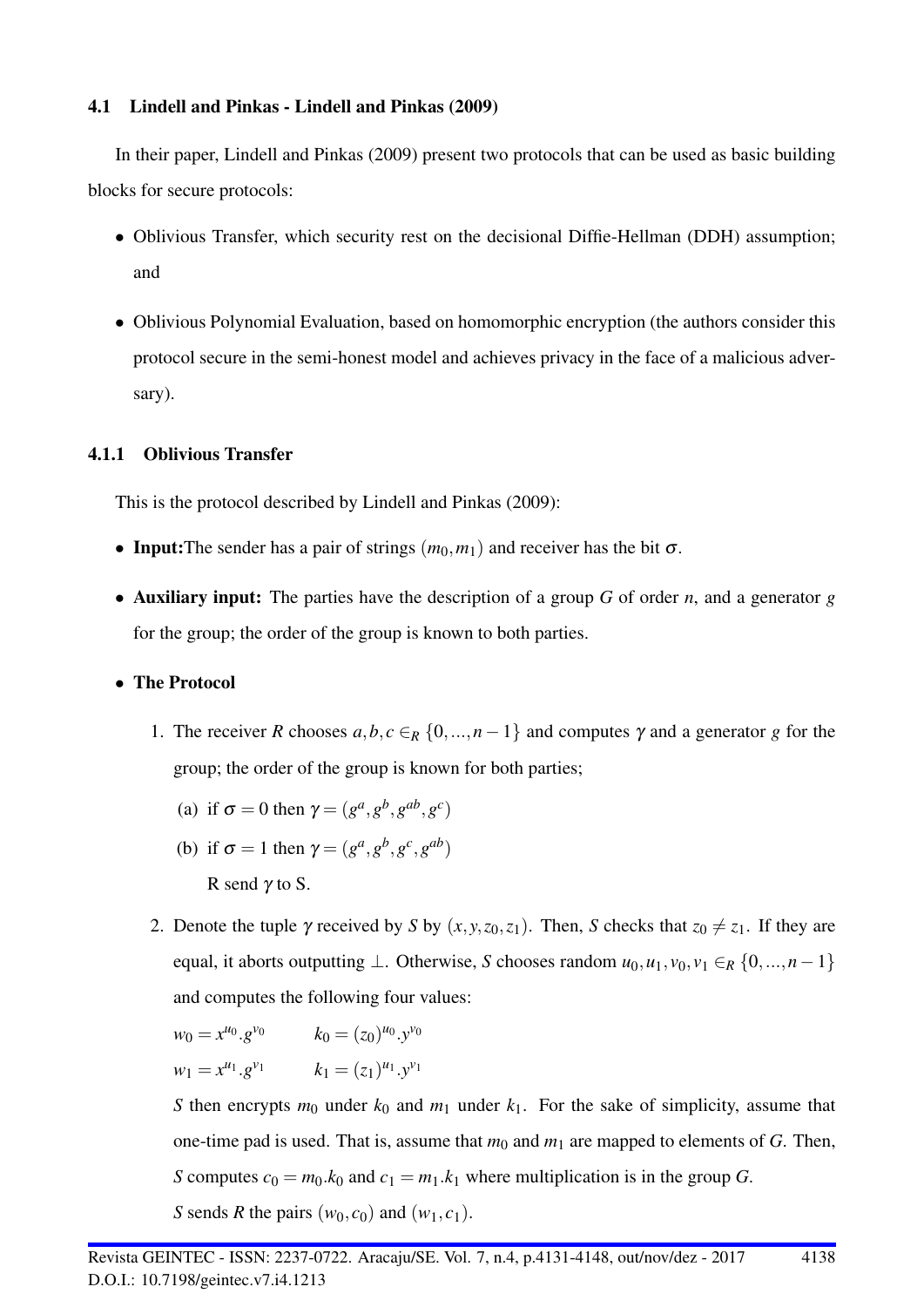3. *R* computes  $k_{\sigma} = (w_{\sigma})^b$  and outputs  $m_{\sigma} = c_{\sigma} (k_{\sigma})^{-1}$ .

## 4.2 Tassa and Gudes - Tassa and Gudes (2012)

They devised secure distributed protocols for obtaining k-anonymized and l-diverse views of shared databases. They presented two SMC protocols: the first one is a simple SMC protocol for the computing the sum of private integers. Moreover, the second SMC protocol computes the Least Common Ancestor of private nodes in a tree. The LCA proposed protocol is a contribution of the authors.

## 4.2.1 Sum of Private Integers

Protocol to secure computation of the sum presented by Tassa and Gudes (2012):

- Input:Player *i*,  $1 \le i \le m$ , has an input bit  $a_i \in \mathbb{N}$
- Output:  $a = \sum_{i=1}^{m} a_i$ .
	- 1. Player 1 sets  $a = 0$ .
	- 2. for  $i = 1, ..., m$  do
	- 3. Player *i* generates a random element  $r_i \in \mathbb{Z}_N$  and sends to Player  $i+1$  (or Player 1 when  $i = m$ ) the value  $a = a + a_i + r_i$ , where all operations are made in  $\mathbb{Z}_N$ .
	- 4. end for
	- 5. for  $i = 1, ..., m$  do
	- 6. Player *i* sends to Player *i* + 1 (or Player 1 when *i* = *m*) the value  $a = a r_i$ .
	- 7. end for
	- 8. The value of *a* at this stage is  $a = \sum_{i=1}^{m} a_i$ .

Where *N* is any sufficiently large integer that is agreed among the players in advance.

## 4.2.2 Secure Computation of *AND*

This is the protocol to computes securely *AND* proposed by Tassa and Gudes (2012):

- Input:Player *i*,  $1 \le i \le m$ , has an input bit  $b_i \in \{0, 1\}$
- Output:  $b = \prod_{i=1}^{m} b_i$ .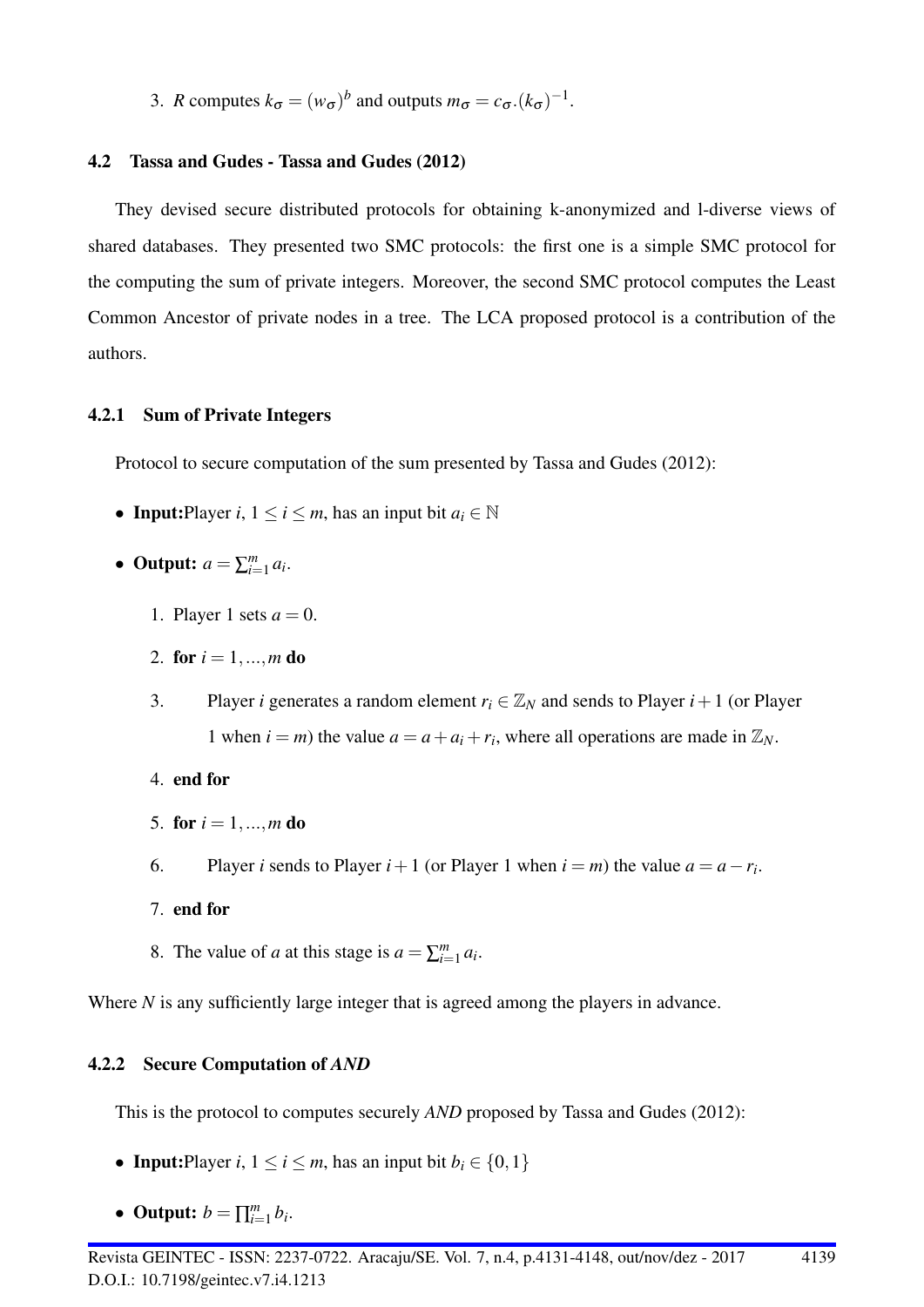- 1. Player 1 sets  $a = 0$ .
- 2. for  $i = 1, ..., m$  do
- 3. Player *i* generates a random element  $r_i \in \mathbb{Z}_{m+1}$  and sends to Player  $i+1$  (or Player 1 when  $i = m$ ) the value  $a = a + b_i + r_i$ , where all operations are made in  $\mathbb{Z}_{m+1}$ .
- 4. end for
- 5. for  $i = 1, ..., m-2$  do
- 6. Player *i* sends to Player  $i + 1$  the value  $a = a r_i$ .
- 7. end for
- 8. Player *m* − 1 computes *u* :=  $a r_{m-1} = \sum_{i=1}^{m} b_i + r_m$ .
- 9. Player *m* computes  $v = m + r_m$ .
- 10. Player  $m-1$  and  $m$  output  $b=1$  if  $u=v$ , and  $b=0$  otherwise.

The protocol is based on the fact that the *And* of all bits equals 1 *iff* their sum equals *m*. Hence, the players execute the secure sum protocol up to one step before its completion (steps 1–8). Then, in steps 9–10, the last two players check whether the sum equals or not. To do that, they need to securely compare two values (*u* and *v*), without disclosing them.

## 4.2.3 Sequential clustering for *k*-anonymization in horizontally partitioned databases

The distributed sequential clustering protocol in the horizontal partitioning setting proposed by Tassa and Gudes (2012):

- Input:*m* tables  $D^i = \{R^i\}$  $\{i_1, ..., R_{n_i}^i\}$ , integer *k*.
- Output: A *k*-anonymized table,  $\overline{D} = {\overline{R_1}, ..., \overline{R_n}}$  of  $\bigcup_{i=1}^m D^i$ , where  $\sum_{i=1}^m n_i$ .
	- 1. Compute  $n = \sum_{i=1}^{m} n_i$ . {SMC protocol}
	- 2. Choose a random partition of the data records into  $t := \lfloor n/k_0 \rfloor$  clusters,  $C_1, ..., C_t$ .
	- 3. Player 1 computes the size, closure, and generalization cost of all clusters,  $|C_s|$ ,  $\overline{C}_s$ , and  $F(\overline{C}_s), i \leq s \leq t$ . {SMC protocol}
	- 4. for  $i = 1, ..., m$  do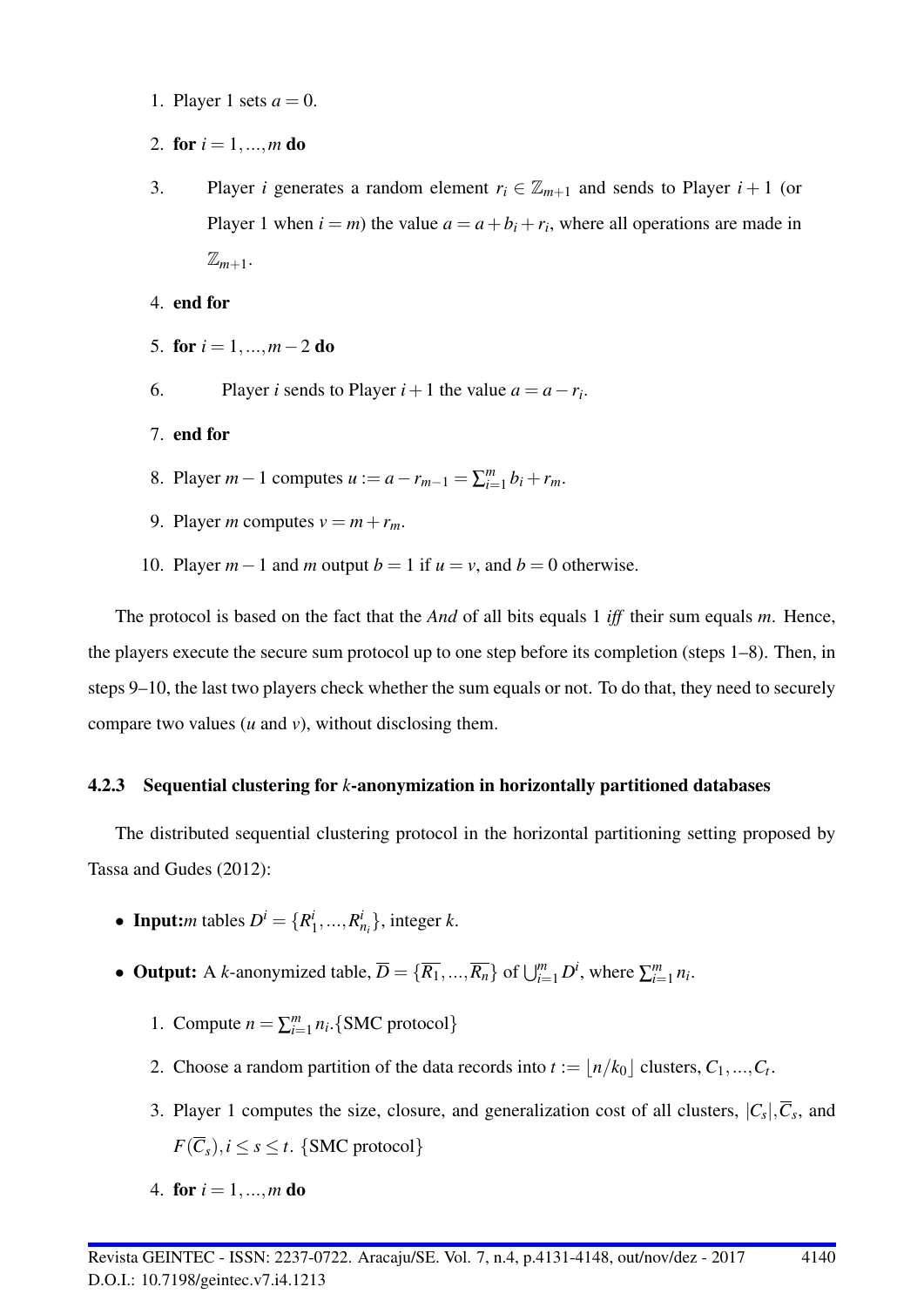|  | <b>for</b> $j = 1, , n_i$ <b>do</b> |
|--|-------------------------------------|

| 6. | Let $C_s$ be the cluster to which record $R_i^i$ currently belongs. Compute the       |
|----|---------------------------------------------------------------------------------------|
|    | closure and generalization cost of $C_s' := C_s \setminus \{R_i^i\}$ . {SMC protocol} |

7. **for** 
$$
r = 1, ..., t, r \neq s
$$
 **do**

| 8.  | Compute the closure and generalization cost of $C'_r := C_r \bigcup \{R^i_j\}.$                                                                       |
|-----|-------------------------------------------------------------------------------------------------------------------------------------------------------|
| 9.  | Compute the change in the overall information loss if $R_i^i$ would                                                                                   |
|     | move from $C_s$ to $C_r$ :                                                                                                                            |
|     | $\Delta_{(i,j):s\rightarrow r} := ( C'_s . F(\overline{C'_s}) +  C'_r . F(\overline{C'_s})) - ( C_s . F(\overline{C_s}) +  C_r . F(\overline{C_s})).$ |
| 10. | end for                                                                                                                                               |
| 11. | Let $C_{r_0}$ be the cluster for which $\Delta_{(i,j):s\to r}$ is minimal.                                                                            |
| 12. | if $ C_s =1$ then                                                                                                                                     |
| 13. | Move $R^i_j$ from $C_s$ to $C_{r_0}$ and update the size, closure and general-<br>ization cost of $C_{r_0}$ .                                         |
| 14. | Remove $C_s$ from the list of clusters.                                                                                                               |
| 15. | else                                                                                                                                                  |
| 16. | if $\Delta_{(i,j):s\to r}$ < 0, move $R_j^i$ from $C_s$ to $C_{r_0}$ and update the size, closure                                                     |
|     | and generalization cost of both $C_s$ and $C_{r_0}$ .                                                                                                 |
| 17. | end if                                                                                                                                                |
| 18. | end for                                                                                                                                               |
| 19. | Transfer to the next player the updated sizes and closures of all clusters.                                                                           |
|     | 20. end for                                                                                                                                           |
|     | 21. for each $C_s$ of size $ C_s  > k_1$ do                                                                                                           |
| 22. | Player 1 creates a new cluster and sends a message to all players to move a                                                                           |
|     | random half of the records in $C_s$ to the new cluster.                                                                                               |
| 23. | Player 1 computes the size, closure, and generalization cost of $C_s$ and the new                                                                     |
|     | cluster. {SMC protocol}                                                                                                                               |
|     | 24. end for                                                                                                                                           |

25. if at least one record was moved during the last loop (Steps 4-20), go to Step 4.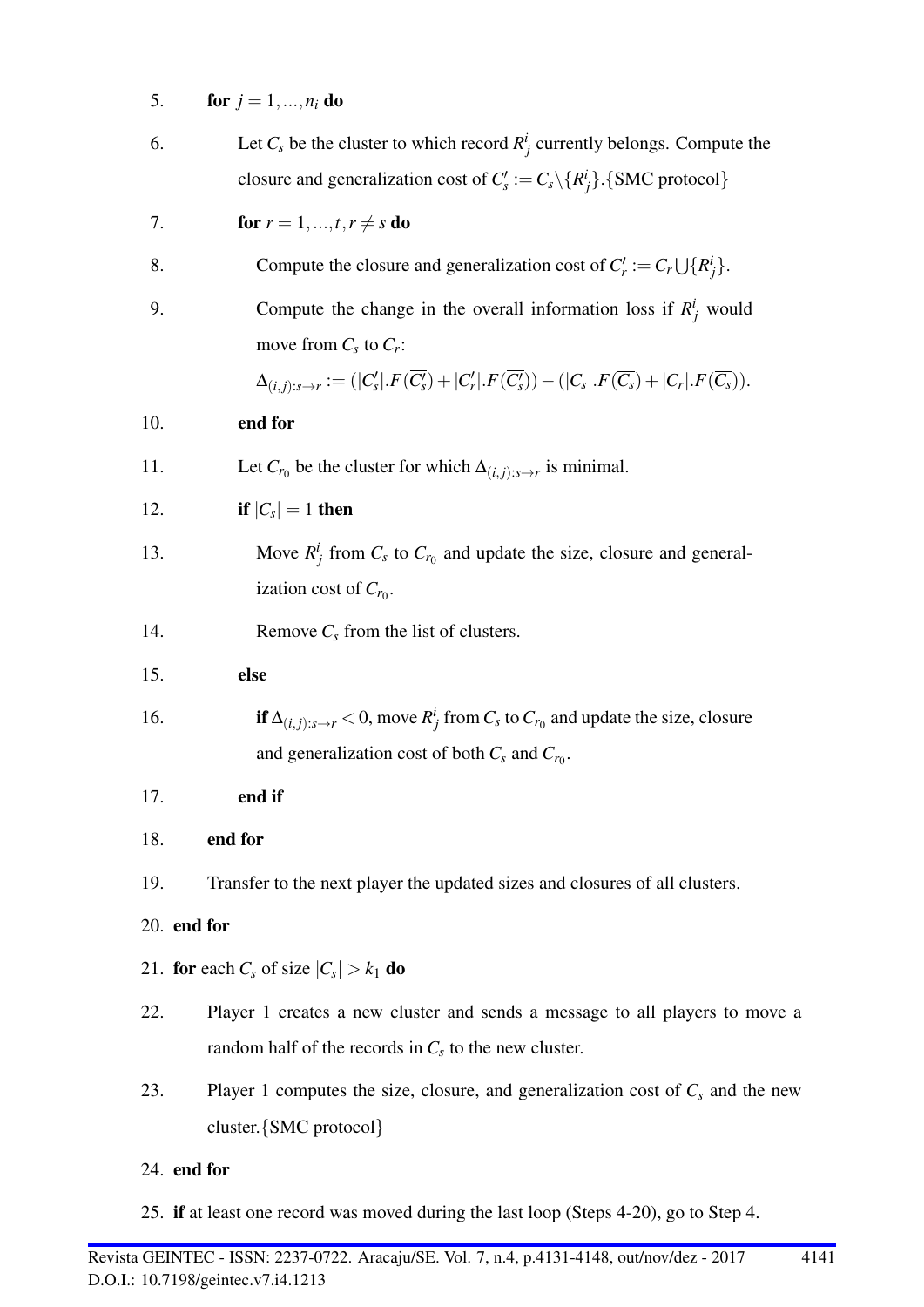- 26. while the number of clusters of size smaller than *k* is greater than 1 do
- 27. Compute the distance between every pair of small clusters,  $dist(C_s, C_r) := (|C_s \cup C_r| F(C_s \cup C_r)) - (|C_s| F(\overline{C_s}) + |C_r| F(C_r)).$
- 28. Unify the two closest small clusters.

#### 29. end while

- 30. If there exists a single cluster of size less than *k*, unify it with the cluster to which it is closest.
- 31. Compute the *k*-anonymization that corresponds to the final clustering. {SMC protocol}

The protocol is based on the fact that the *And* of all bits equals 1 *iff* their sum equals *m*. Hence, the players execute the secure sum protocol up to one step before its completion (steps 1–8). Then, in steps 9–10, the last two players check whether the sum equals or not. To do that, they need to securely compare two values (*u* and *v*), without disclosing them.

## 4.3 Bogdanov, Niitsoo, Toft, and Willemson (2012)

They describe new protocols in the Sharemind model for secure multiplication, share conversion, equality, bit shift, bit extraction, and division.

## **4.3.1 Resharing Protocol**  $\llbracket u \rrbracket \leftarrow Reshare(\llbracket u \rrbracket)$

- Data: Shared value [[*u*]].
- Result: Shared value  $\llbracket w \rrbracket$  such that  $w = u$ , all shares  $w_i$  are uniformly distributed and  $u_i$  and  $w_j$ are independent for  $i, j = 1, 2, 3$ .
	- 1.  $\mathscr{P}_1$  generates random  $r_{12} \leftarrow \mathbb{Z}_{2^n}$ .
	- 2.  $\mathscr{P}_2$  generates random  $r_{23} \leftarrow \mathbb{Z}_{2^n}$ .
	- 3.  $\mathscr{P}_3$  generates random  $r_{31} \leftarrow \mathbb{Z}_{2^n}$ .
	- 4. All values  $*_i_j$  are sent from  $\mathcal{P}_i$  to  $\mathcal{P}_j$ .
	- 5.  $\mathscr{P}_1$  computes  $w_1 \leftarrow u_1 + r_{12} r_{31}$ .
	- 6.  $\mathcal{P}_2$  computes  $w_2 \leftarrow u_2 + r_{23} r_{12}$ .
	- 7.  $\mathscr{P}_3$  computes  $w_3 \leftarrow u_3 + r_{31} r_{23}$ .
	- 8. Return [[*w*]].

4142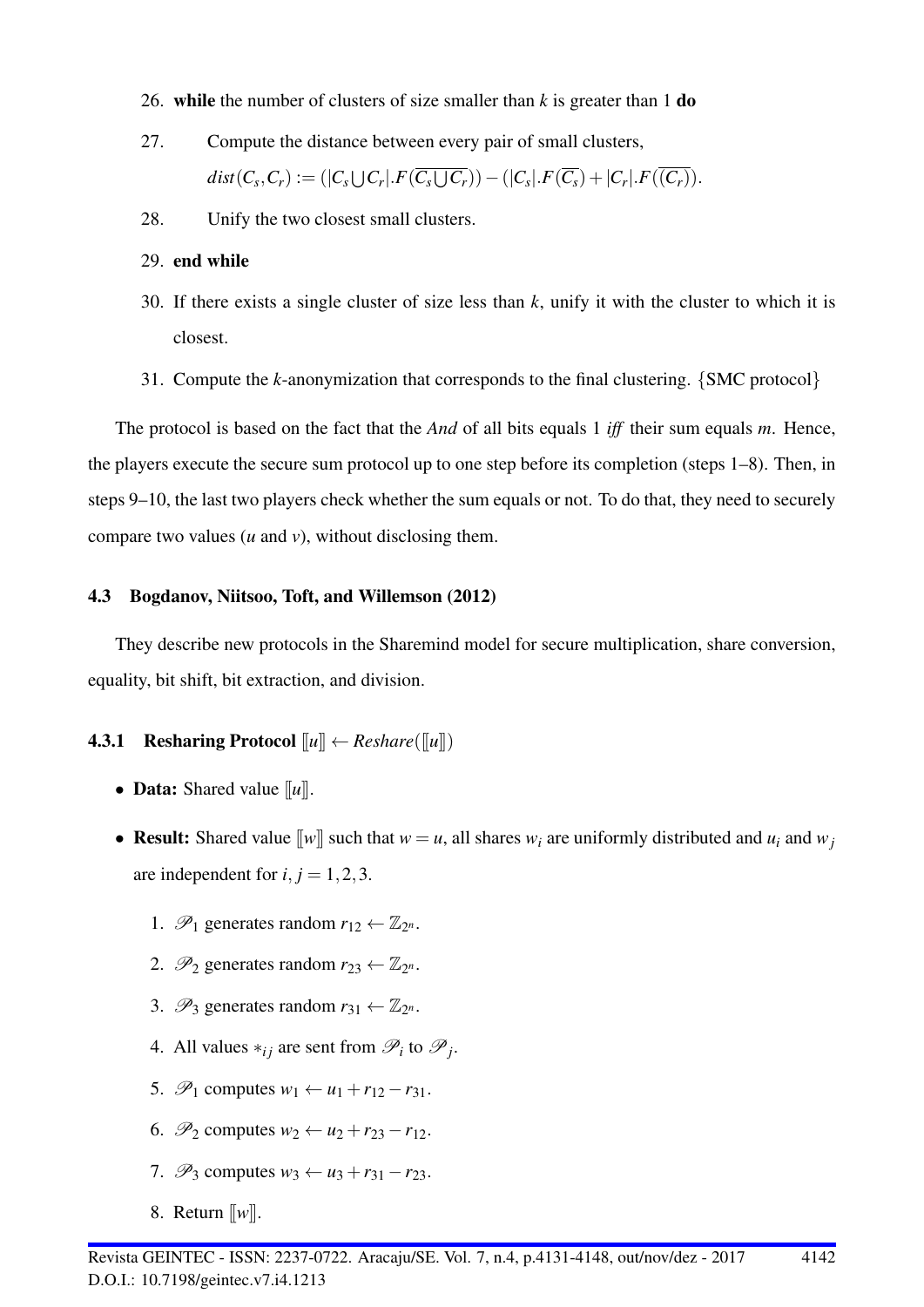# **4.3.2** Multiply Two Shared Values Protocol  $\llbracket w' \rrbracket \leftarrow Mult(\llbracket u \rrbracket, \llbracket v \rrbracket)$

- **Data:** Shared values  $\llbracket u \rrbracket$  and  $\llbracket v \rrbracket$ .
- **Result:** Shared value  $[[w']]$  such that  $w' = uv$ .
	- 1.  $\mathscr{P}_1$  sends  $u'_1$  $v_1'$  and  $v_1'$  $\frac{1}{1}$  to  $\mathscr{P}_2$ .
	- 2.  $\mathscr{P}_2$  sends  $u_2'$  $v_2'$  and  $v_2'$  $\frac{1}{2}$  to  $\mathscr{P}_3$ .
	- 3.  $\mathscr{P}_3$  sends  $u_3'$  $v_3'$  and  $v_3'$  $\frac{1}{3}$  to  $\mathscr{P}_1$ .
	- 4.  $\mathscr{P}_1$  computes  $w_1 \leftarrow u'_1$  $v'_1v'_1+u'_1$  $v'_1v'_3+u'_3$  $'_{3}v'_{1}$  $\frac{7}{1}$ .
	- 5.  $\mathscr{P}_2$  computes  $w_2 \leftarrow u'_2$  $v'_2v'_2+u'_2$  $v'_2v'_1+u'_1$  $v'_{1}v'_{2}$  $\frac{7}{2}$
	- 6.  $\mathscr{P}_3$  computes  $w_3 \leftarrow u'_3$  $v'_3v'_3+u'_3$  $v'_3v'_2+u'_2$  $2v'_{2}$  $\frac{7}{3}$ .
	- 7. Return  $[[w']] \leftarrow Reshare([\llbracket w \rrbracket)$ .

They also present bit level protocols.

**4.3.3**  $\overline{||p||} \leftarrow \text{PrefixOR}(\overline{||p||})$ 

- **Data:** Bitwise shared vector  $\overline{||p||}$ .
- Result: The vector  $\overline{[p']}$  which has the form 00...011...1, where the initial part 00...01 coincides with the vector originally represented by  $\overline{||p||}$ .
	- 1.  $l \leftarrow |\overline{||p||}|.$
	- 2. if  $l = 1$  then

3. Return 
$$
\overline{[[p']]} \leftarrow \overline{[[p]]}
$$

4. else

5. 
$$
\overline{[p']}^{(l-1,...\lfloor l/2 \rfloor)} \leftarrow \text{PrefixOR}(\overline{[p]}^{(l-1,...\lfloor l/2 \rfloor)}).
$$

$$
\overline{[p']}^{(l/2|-1,0)} \leftarrow \overline{[p']}^{(l-1,...\lfloor l/2 \rfloor)}.
$$

- $6. \qquad \overline{[p']]}^{(\lfloor l/2 \rfloor-1...0)} \leftarrow \text{PrefixOR}(\overline{[p]}]^{(\lfloor l/2 \rfloor-1...0)}).$
- 7. **for**  $i \leftarrow 0$  to  $|l/2| 1$  do

8. 
$$
\overline{\llbracket p'\rrbracket}^{(i)} \leftarrow \overline{\llbracket p'\rrbracket}^{(i)} \vee \overline{\llbracket p'\rrbracket}^{(\lfloor l/2\rfloor)}.
$$

9. Return  $\overline{[p']}.$ 

10. end.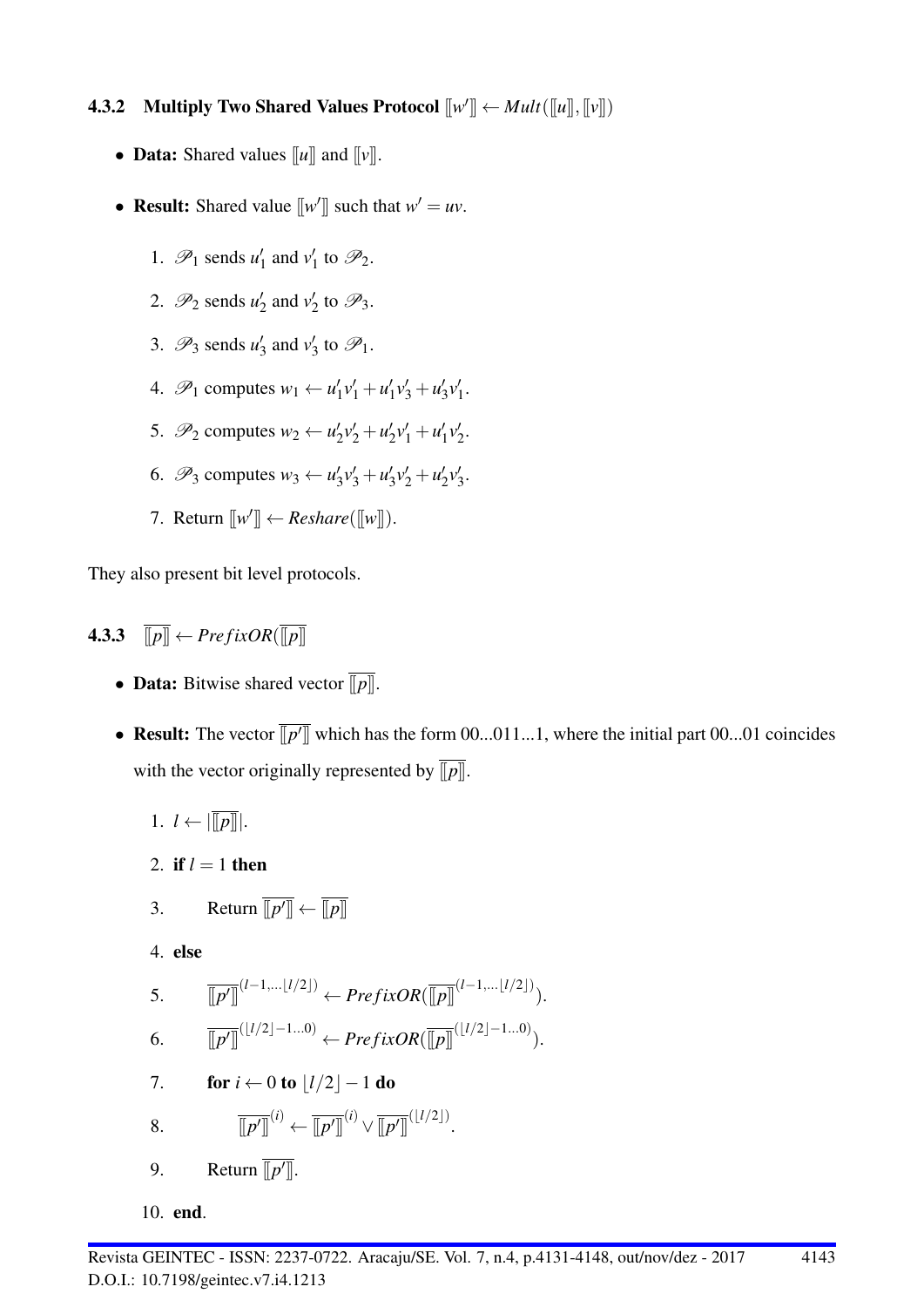## 4.4 Teo, Lee and Han Teo, Lee, and Han (2012)

The authors present four protocols targeted at semi-honest parties.

## 4.4.1 Secure Scalar Product Protocol

- Input: Alice has input vector  $x = [x_1, x_2, ..., x_n]^T$  and Bob has input vector  $y = [y_1, y_2, ..., y_n]^T$ .
- Output: Alice and Bob get an output  $r^a$ ,  $r^b$ , respectively, such that  $r^a + r^b = x.y$ .
	- 1. Alice generates a private and public key pair (*sk*, *pk*)
	- 2. Alice send *pk* to Bob
	- 3. for  $i = 1$  to *n* do
	- 4. Alice send Bob,  $c_i = E_{pk}(x_i)$
	- 5. end for
	- 6. Bob computes  $w = \prod_{i=i}^{n} c_i^{y_i}$ *i*
	- 7. Bob generates a random plaintext *r b*
	- 8. Bob sends to Alice,  $w' = w.E_{pk}(-r^b)$
	- 9. Alice computes  $r^a = D_{sk}(w') = x.y r^b$

## 4.4.2 Secure Matrix Multiplication Protocol

- Input: Alice has private *d* x *N* matrix *A* and Bob has private *N* x *n* matrix *B*.
- Output: Alice obtains private matrix  $M^a$  and Bob obtains private matrix  $M^b$  such that their sum  $M^a + M^b = AB$  yields the product matrix.
	- 1. for  $i = 1$  to  $d$  do
	- 2. for  $j = 1$  to *n* do
	- 3. Alice and Bob securely compute the scalar product of vector  $a(i,:)$ , and vector  $b(:, j)$ . At the end, Alice and Bob each hold a private value of  $M^a$ and *M<sup>b</sup>* respectively.
	- 4. end for
	- 5. end for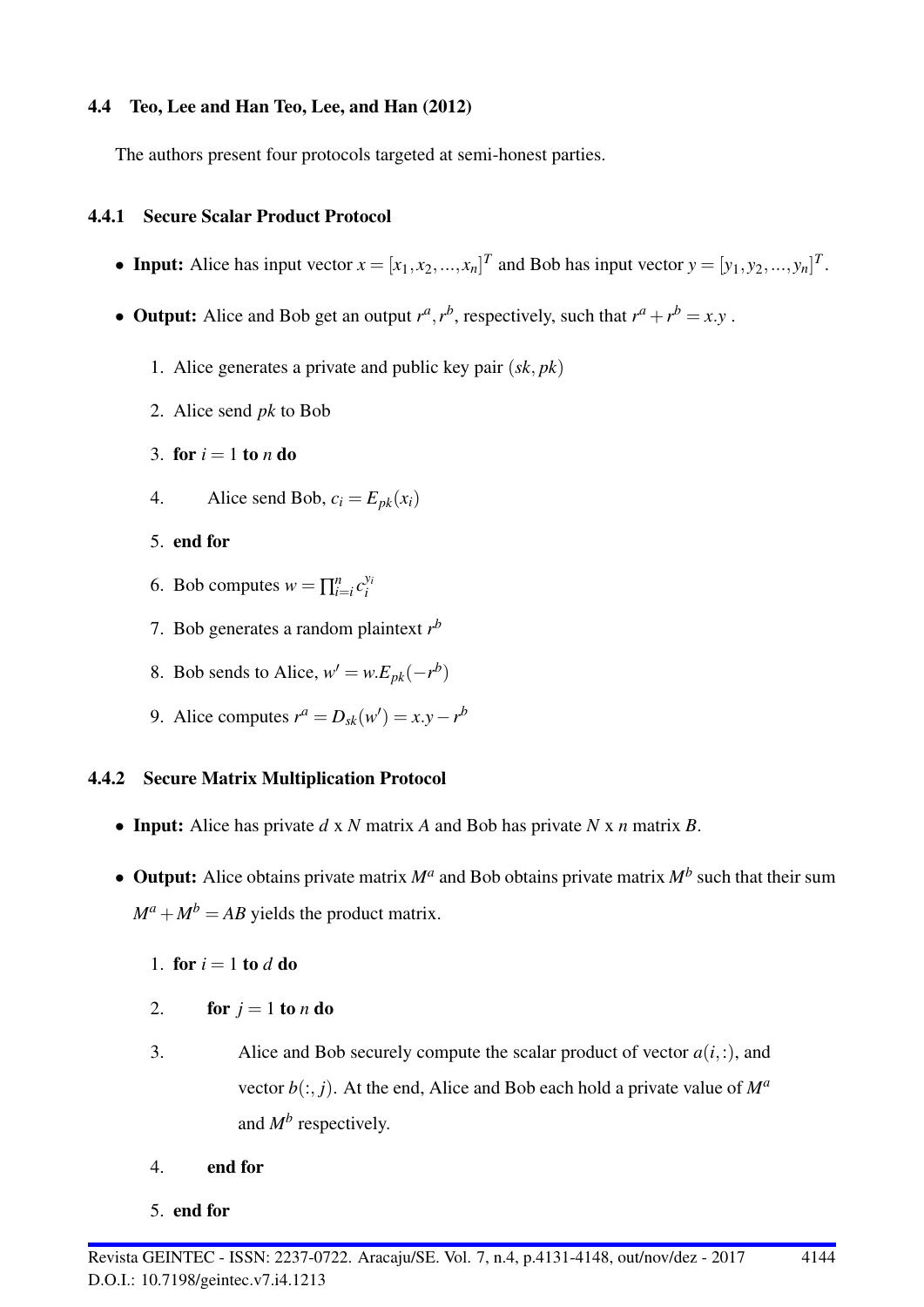## 4.4.3 Secure Inverse of Matrix Sum Protocol

- Input: Alice has private *m* x *m* matrix *A* and Bob has private *m* x *m* matrix *B*.
- Output: Alice obtains private matrix  $M^A$  and Bob obtains private matrix  $M^B$  such that their sum  $M^A + M^B = (A + B)^{-1}$  yields the inverse of the sum of their matrices.
	- 1. Bob randomly generates a non singular *m* x *m* matrix *P*
	- 2. Alice and Bob jointly perform Fast Secure Matrix Multiplication to compute *AP*, at the end of which, Alice and Bob each obtains  $S^A$ ,  $S^B$  respectively such that  $S^A + S^B = AP$ .
	- 3. Bob computes  $S^B + BP$  and sends it to Alice.
	- 4. Alice computes  $S^A + S^B + BP$  (ie, $(A + B)P$ ), and then its inverse  $P^{-1}(A + B)^{-1}$ .
	- 5. Bob and Alice jointly perform Fast Secure Matrix Multiplication on *P* and  $P^{-1}(A+B)^{-1}$ , at the end of which, Alice and Bob each hold private portions  $M^A$  and  $M^B$  respectively such that

 $M^A + M^B = P(P^{-1}(A+B)^{-1}) = (A+B)^{-1}$ 

## 4.4.4 Fast Secure Matrix Multiplication Protocol

- Input: Alice has private *d* x *N* matrix *A* and Bob has private *N* x *n* matrix *B*.
- Output: Alice obtains private matrix  $M^a$  and Bob obtains private matrix  $M^b$  such that their sum  $M^a + M^b = A + B$  yields the the product matrix.
	- 1. Alice encrypts his/her matrix  $E(A)$  and send it to Bob.
	- 2. for  $i = 1$  to  $d$  do
	- 3. for  $j = 1$  to *n* do
	- 4. Bob individual computes  $\prod_{k=1}^{N}$  $\sum_{k=1}^{N} [E(a(i,k))]^{b(k,j)} \times E(-r_{i,j}^B)$ , where  $-r_{i,j}^B$  is a random number and sends all  $E(r_{i,j}^B)(mxn)$  back.
	- 5. Alice decrypts and obtain  $r^A$
	- 6. Alice and Bob each hold a private value of  $M^a$  and  $M^b$ .
	- 7. end for
	- 8. end for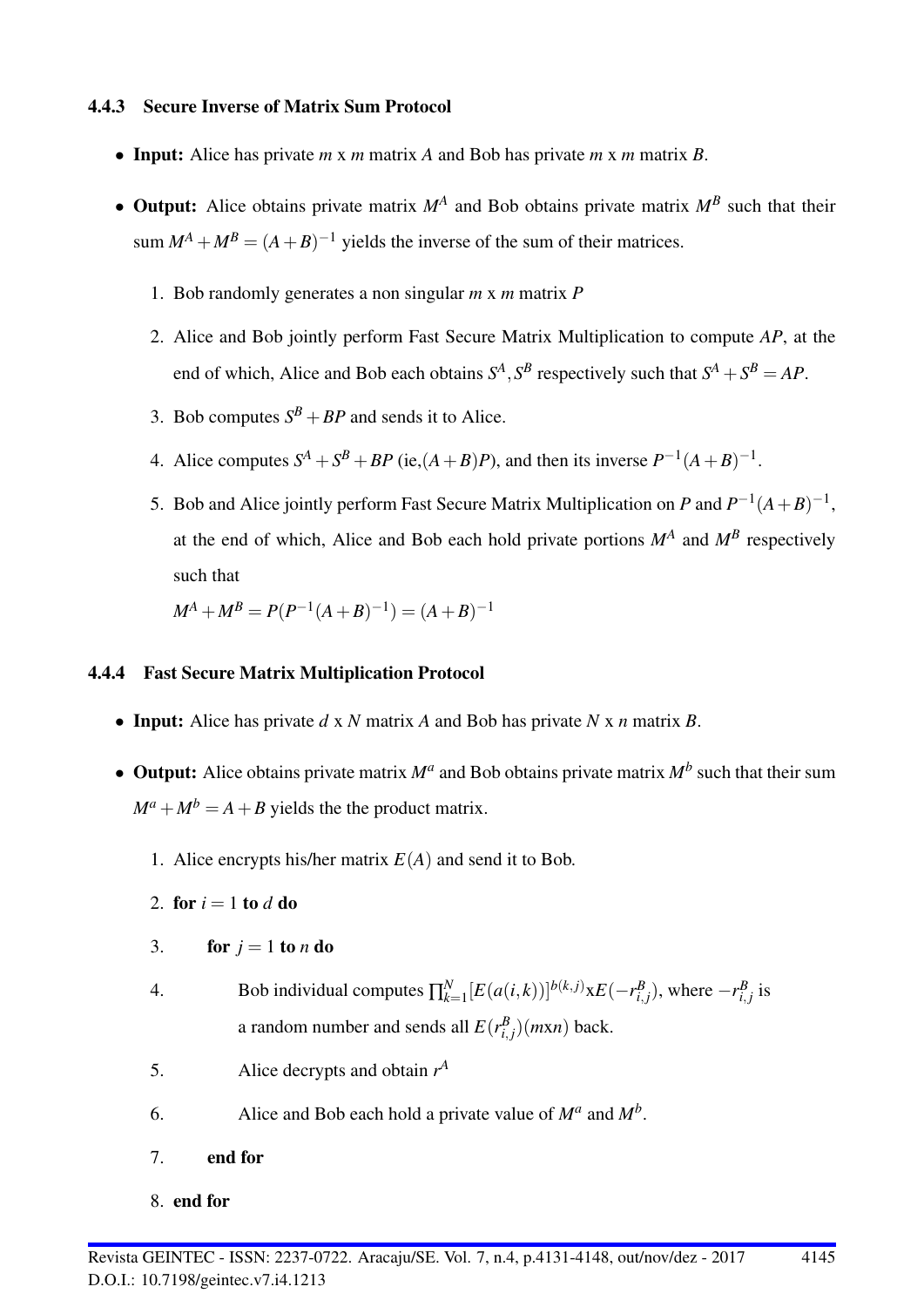#### 5 Final Considerations

The work of Lindell and Pinkas (2009) presents a very detailed description and validation of protocols. Despite describing the protocol, they do not present how to use it in PPDM effectively. They also introduced the use of SMC for data mining by constructing a privacy-preserving ID3 classification algorithm

In their paper, Tassa and Gudes (2012) present two SMC protocols for PPDM. They also show how to integrate the SMC (4.2.3)protocol to make a sequential clustering for *k*-anonymisation in horizontally partitioned databases. The resulting approach applies to both horizontal and vertical partitioning scheme, the only cryptographic primitives needed in their approach are an SMC protocol for computing sums and a secure hash function. The presented/proposed protocols are not perfectly secure in the cryptographic sense, as pointed by the authors, they "leak very little and benign information".

Bogdanov, Niitsoo, Toft, and Willemson (2012) present several SMC protocols, but as Lindell and Pinkas (2009), do not show a practical way to integrate their protocols with PPDM.

Teo, Lee, and Han (2012), present four SMC protocols, but like Bogdanov, Niitsoo, Toft, and Willemson (2012) and Lindell and Pinkas (2009), no practical way to integrate their protocols with PPDM is showed.

Vaidya and Clifton (2004) states that the advantage of a SMC-based solution is that it gives a better notion of exactly what is revealed. In a perfect SMC protocol, nothing should be revealed, but in the real world, this is not feasible. However, the SMC theory provides ways to delineate what is known and what remains secret. The drawback on using SMC protocols is inefficiency. Generic SMC protocols are impractical when considering large inputs, and this is typical in data mining.

In Teo, Lee, and Han (2012), the authors conclude their work stating that the Secure Multiparty Computation protocols are not very highly efficient yet in a real world. They posit that the malicious model is more likely similar to a real world in PPDM. In a current definition of security, this model strongly guarantees to minimise the loss of information opposed to any strong adversaries. They also believe that to allow some information leakage to build an efficient and secure protocol is acceptable.

As we can observe in related presented papers, Secure Multiparty Computation for Privacy Preserving Data Mining is a growing area. Some gaps must be filled to take the real benefits of this technologies. Several proposals were shown, but just one, Tassa and Gudes (2012), of them presents how to integrate SMC and PPDM more practically. As shown in presented papers, when using SMC in PPDM one must consider the communication overhead (time) introduced by SMC protocols. Despite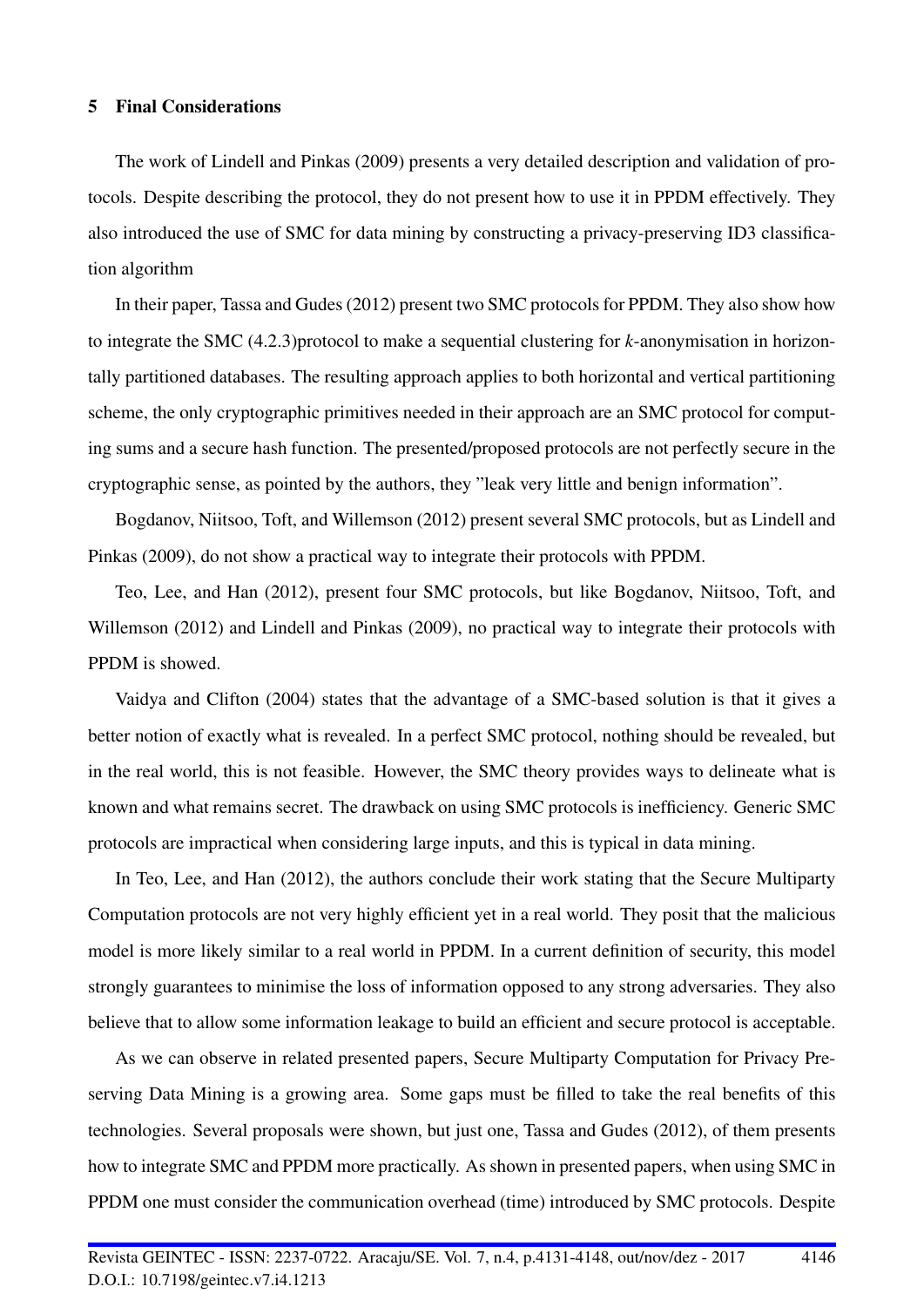this issues, the combination of SMC and PPDM could be an effective solution to privacy concerns in today's Data Mining reality.

## **References**

Dan Bogdanov, Margus Niitsoo, Tomas Toft, and Jan Willemson. High-performance secure multi-party computation for data mining applications. *International Journal of Information Security*, 11(6):403–418, 2012. ISSN 1615-5262. doi: 10.1007/s10207-012-0177-2. URL http://dx.doi.org/10.1007/s10207-012-0177-2.

Aris Gkoulalas-Divanis and Vassilios S. Verykios. An overview of privacy preserving data mining. *Crossroads*, 15(4):6:23–6:26, June 2009. ISSN 1528-4972. doi: 10.1145/1558897.1558903. URL http://doi.acm.org/10.1145/1558897.1558903.

Ninghui Li, Tiancheng Li, and S. Venkatasubramanian. t-closeness: Privacy beyond k-anonymity and l-diversity. In *Data Engineering, 2007. ICDE 2007. IEEE 23rd International Conference on*, pages 106–115, April 2007. doi: 10.1109/ICDE.2007.367856.

Yehuda Lindell and Benny Pinkas. Secure multiparty computation for privacy-preserving data mining. *Journal of Privacy and Confidentiality*, 1(1):59–98, 2009. URL http://repository.cmu.edu/cgi/viewcontent.cgi?article=1004&context=jpc.

Ashwin Machanavajjhala, Daniel Kifer, Johannes Gehrke, and Muthuramakrishnan Venkitasubramaniam. L-diversity: Privacy beyond k-anonymity. *ACM Trans. Knowl. Discov. Data*, 1(1), March 2007. ISSN 1556-4681. doi: 10.1145/1217299.1217302. URL http://doi.acm.org/10.1145/1217299.1217302.

Durgesh Kumar Mishra, Purnima Trivedi, and Samiksha Shukla. A glance at secure multiparty computation for privacy preserving data mining. *International Journal on Computer Science and Engineering*, 1(3):171–175, 2009. ISSN 0975–3397.

B Murugeshwari, C Jayakumar, and K Sarukesi. Secure multi party computation technique for classification rule sharing. *International Journal of Computer Applications*, 55(7):1–10, October 2012. doi: 10.5120/8764-2683. Published by Foundation of Computer Science, New York, USA.

Nivetha.P.R and Thamarai selvi.K. A survey on privacy preserving data mining techniques. *International Journal of Computer Science and Mobile Computing*, 2(10):166–170, 2013. ISSN 2320-088X.

Tamir Tassa and Ehud Gudes. Secure distributed computation of anonymized views of shared databases. *ACM Trans. Database Syst.*, 37(2):11:1–11:43, June 2012. ISSN 0362-5915. doi: 10.1145/2188349.2188353. URL http://doi.acm.org.ez47.periodicos.capes.gov.br/10.1145/2188349.2188353.

S.G. Teo, V. Lee, and Shuguo Han. A study of efficiency and accuracy of secure multiparty protocol in privacy-preserving data mining. In *Advanced Information Networking and Applications Workshops (WAINA), 2012 26th International Conference on*, pages 85–90, March 2012. doi: 10.1109/WAINA.2012.90.

Jaideep Vaidya and Chris Clifton. Privacy-preserving data mining: Why, how, and when. *IEEE Security and Privacy*, 2(6):19–27, November 2004. ISSN 1540-7993. doi: 10.1109/MSP.2004.108. URL http://dx.doi.org/10.1109/MSP.2004.108.